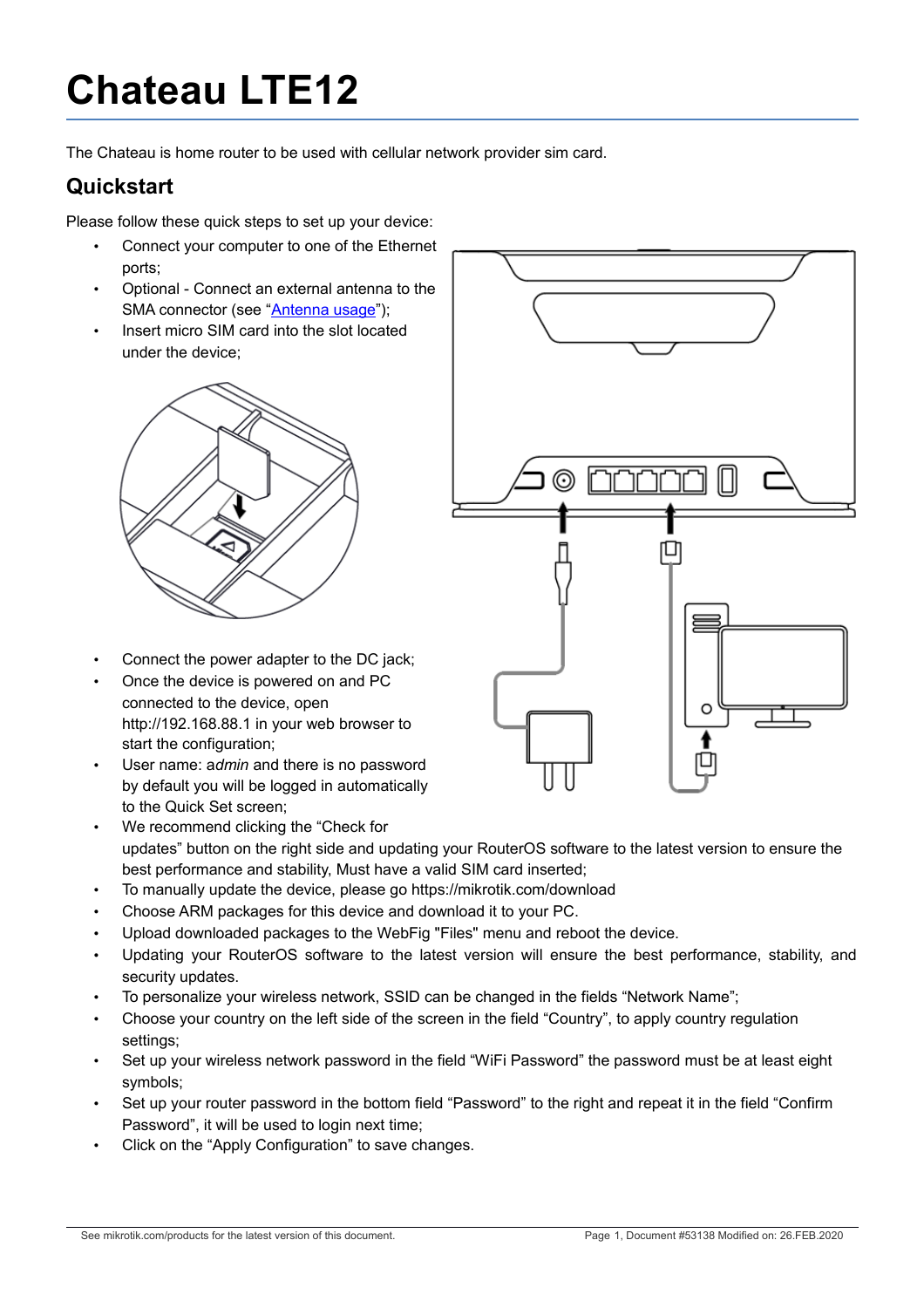## **Connecting with a mobile app**

Use your smartphone to access your router through WiFi.

- Insert the SIM card and power on the device.
- Scan QR code with your smartphone and choose your preferred OS.
- Connect to the wireless network. SSID starts with MikroTik and has the last digits of the devices MAC address.
- Open application.
- By default, the IP address and user name will be already entered.
- Click Connect to establish a connection to your device through a wireless network.
- Choose Quick setup and application will guide you through all basic configuration settings in a couple of easy steps.
- An advanced menu is available to fully configure all necessary settings.

#### <span id="page-1-0"></span>**Expansion slots and ports**



- 1. [Reset button.](#page-3-1)
- 2. [Powering](#page-2-1) DC jack 2.0 mm.
- 3. Five Gigabit ports, supporting automatic cross/straight cable correction (Auto MDI/X). Either straight or crossover cable can be used for connecting to other network devices.
- 4. USB type-A.
- 5. [SIM slot](#page-3-0) for Micro sim card.
- 6. Mode button.
- 7. Cover for external [SMA antenna connectors.](#page-4-0)
- 8. WPS [Sync button.](#page-2-0)
- Integrated Wireless module operating at 2.4 GHz, 802.11b/g/n protocol.
- Integrated Wireless module operating at 5 GHz, 802.11a/n/ac protocol.

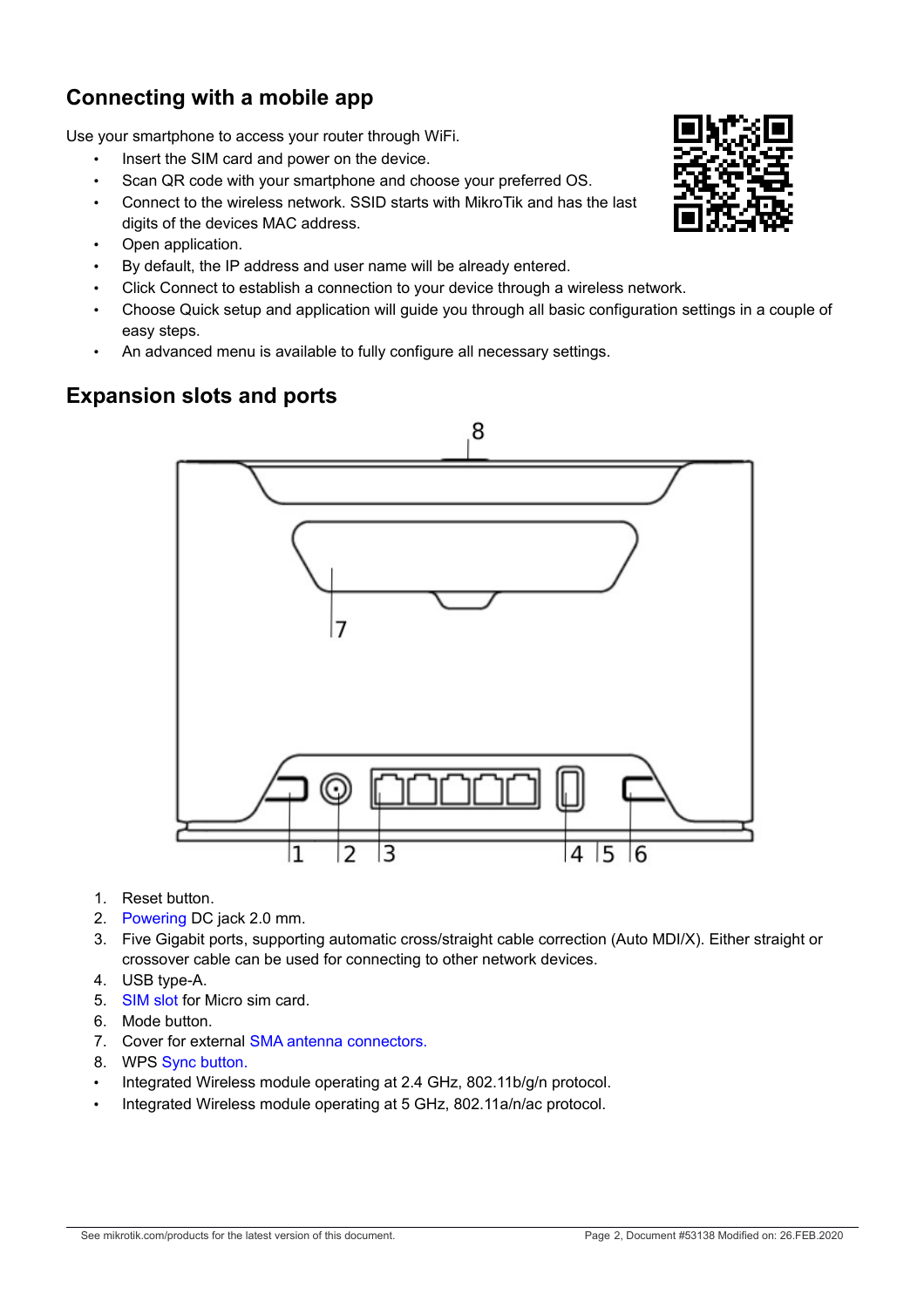## **Mounting**

The device is designed to be used indoors, by placing it on the desktop.

The IP rating scale for this device is IP0. We recommend using Cat5 shielded cable. When using and installing this device please pay attention to Maximum Permissible Exposure (MPE) safety distance with a minimum of 20 cm between the radiator and your body.

#### <span id="page-2-1"></span>**Powering**

The device accepts power from an adapter:

• Direct-input power jack (5.5 mm outside and 2 mm inside, female, pin positive plug) 12-28 V DC⎓.

The power consumption under maximum load can reach 17 W, with attachments 23 W.

#### **Configuration**

We recommend checking for updates frequently to receive the latest updates for your RouterOS software to ensure the best performance and stability.

RouterOS includes many configuration options in addition to what is described in this document. We suggest starting here to get yourself accustomed to the possibilities: [http://mt.lv/help.](http://mt.lv/help) In case IP connection is not available, the Winbox tool [\(http://mt.lv/winbox\)](http://mt.lv/winbox) can be used to connect to the MAC address of the device from the LAN side (all access is blocked from the Internet port by default).

For recovery purposes, it is possible to boot the device for reinstallation, see section [Buttons and Jumpers.](#page-2-2)

#### **Mode button**

Mode button located on the back of the unit, to the right side (see ["Expansion slots and ports"](#page-1-0))

The Default configuration for the Mode button is dark mode - to turn off all LEDs. The button can be configured in RouterOS to run any user specified-scripts.

#### <span id="page-2-0"></span>**Sync button**

Sync button located on the top of the unit. WPS Sync button, if configured on the wireless interface, can be used to connect new clients.



<span id="page-2-2"></span>Press and hold the WPS button for  $1 - 5$  seconds to enable WPS for wireless interfaces.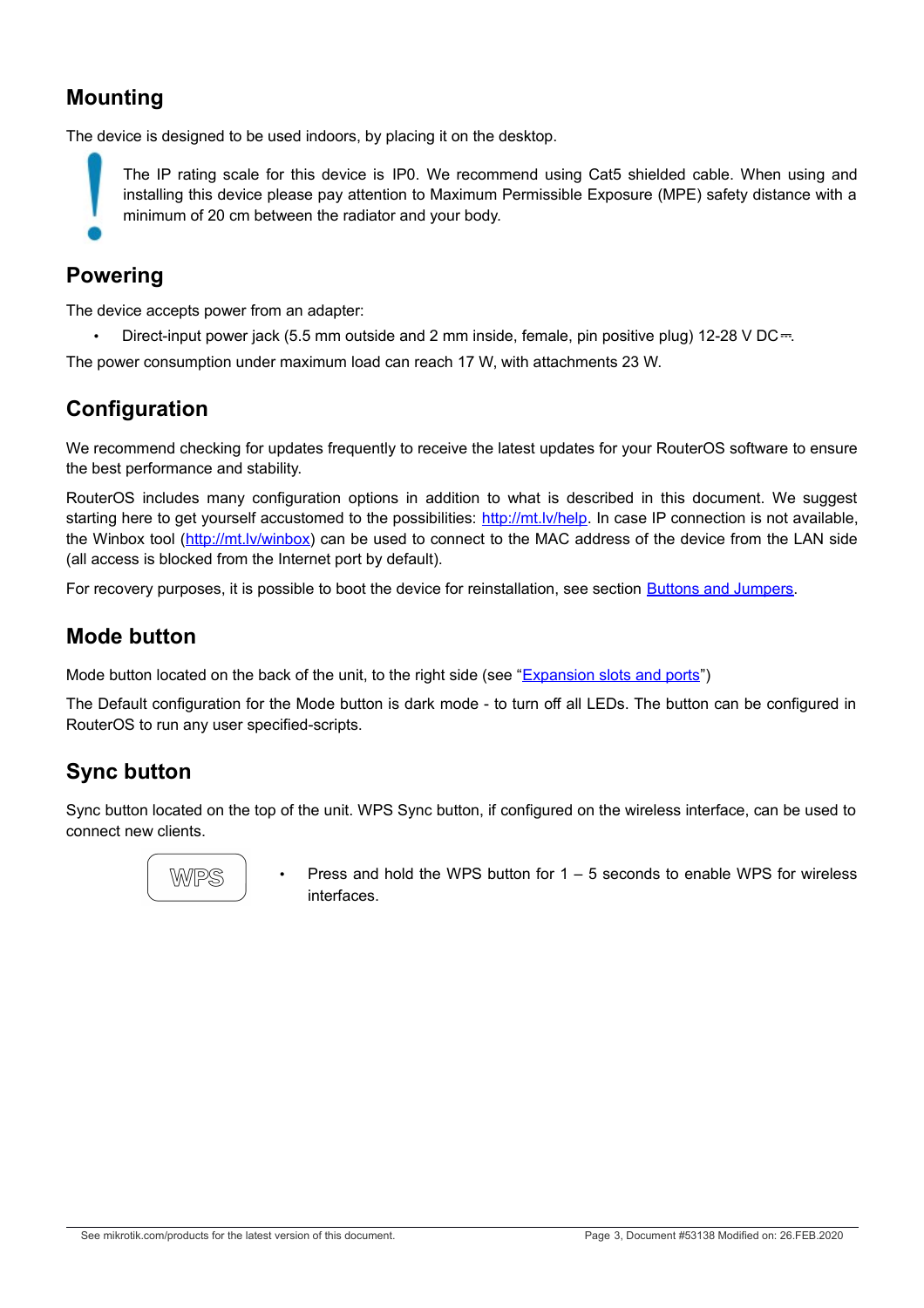## **Front LED status**

<span id="page-3-0"></span>

#### <span id="page-3-1"></span>**Reset button**

The reset button has three functions:

- Hold this button during boot time until LED light starts flashing, release the button to reset RouterOS configuration (total 5 seconds).
- Keep holding for 5 more seconds, LED turns solid, release now to turn on CAP mode. The device will now look for a CAPsMAN server (total 10 seconds).
- Or Keep holding the button for 5 more seconds until LED turns off, then release it to make the RouterBOARD look for Netinstall servers (total 15 seconds).

Regardless of the above option used, the system will load the backup RouterBOOT loader if the button is pressed before power is applied to the device. Useful for RouterBOOT debugging and recovery.

#### **Accessories**

Package includes the following accessories that come with the device:

- EU/US Switching Power Supply 24 V ⎓, 1.2 A, 28.8 W, 86.8 %, VI, cable:150 cm.
- CAT5E UTP Flat Cable, 8P8C, AWG32, 1.5 m, white color.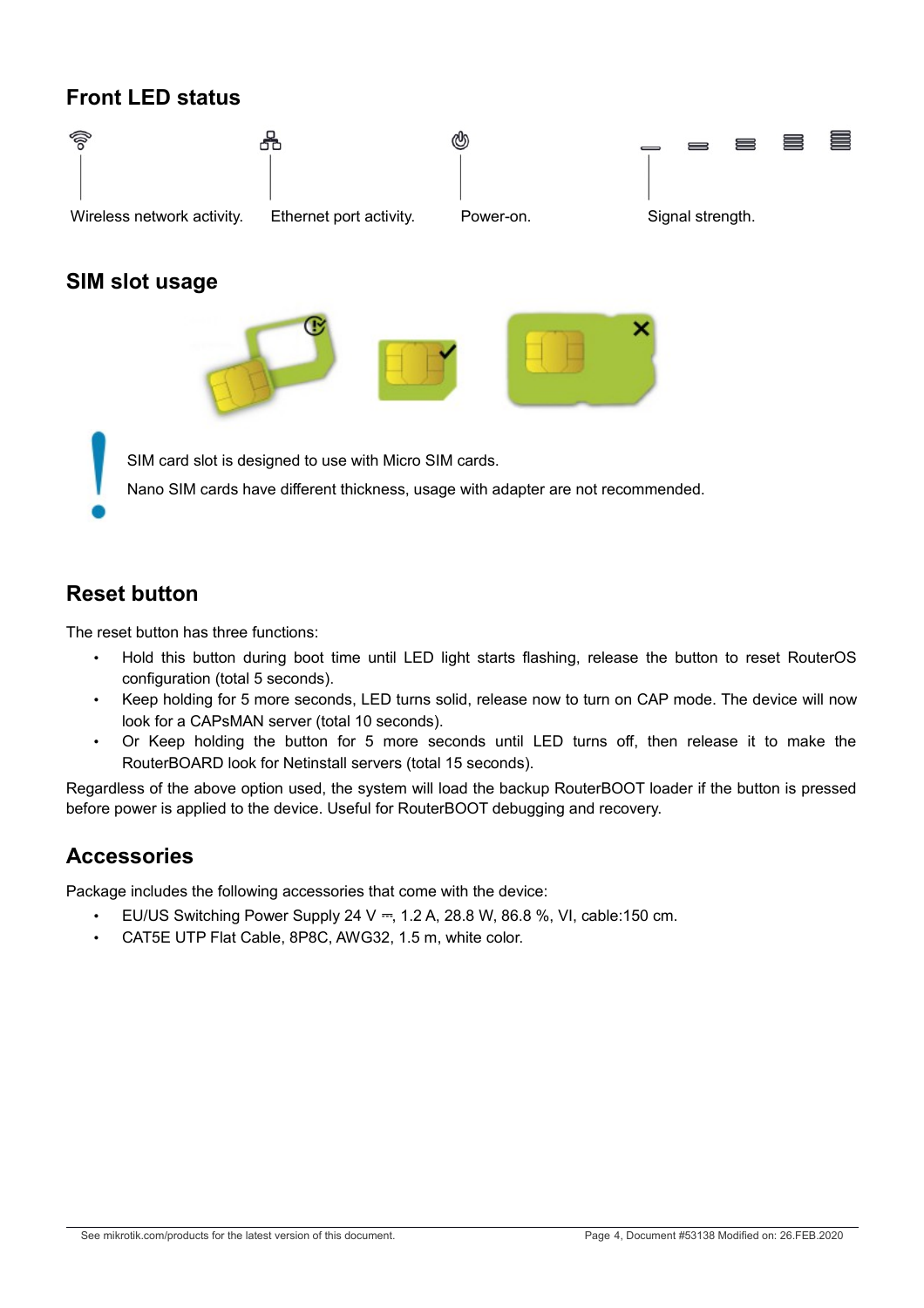#### <span id="page-4-0"></span>**Antenna usage**

The device has two external antenna connectors on the back behind the doors.

- Open doors by pulling them upwards.
- Screw antenna to the SMA connector located on the left side.





When using one antenna, please connect to the SMA connector on the left side. Only when using two antennas, you can connect to the right SMA connector.



Please connect and disconnect the antenna, when the device is turned off!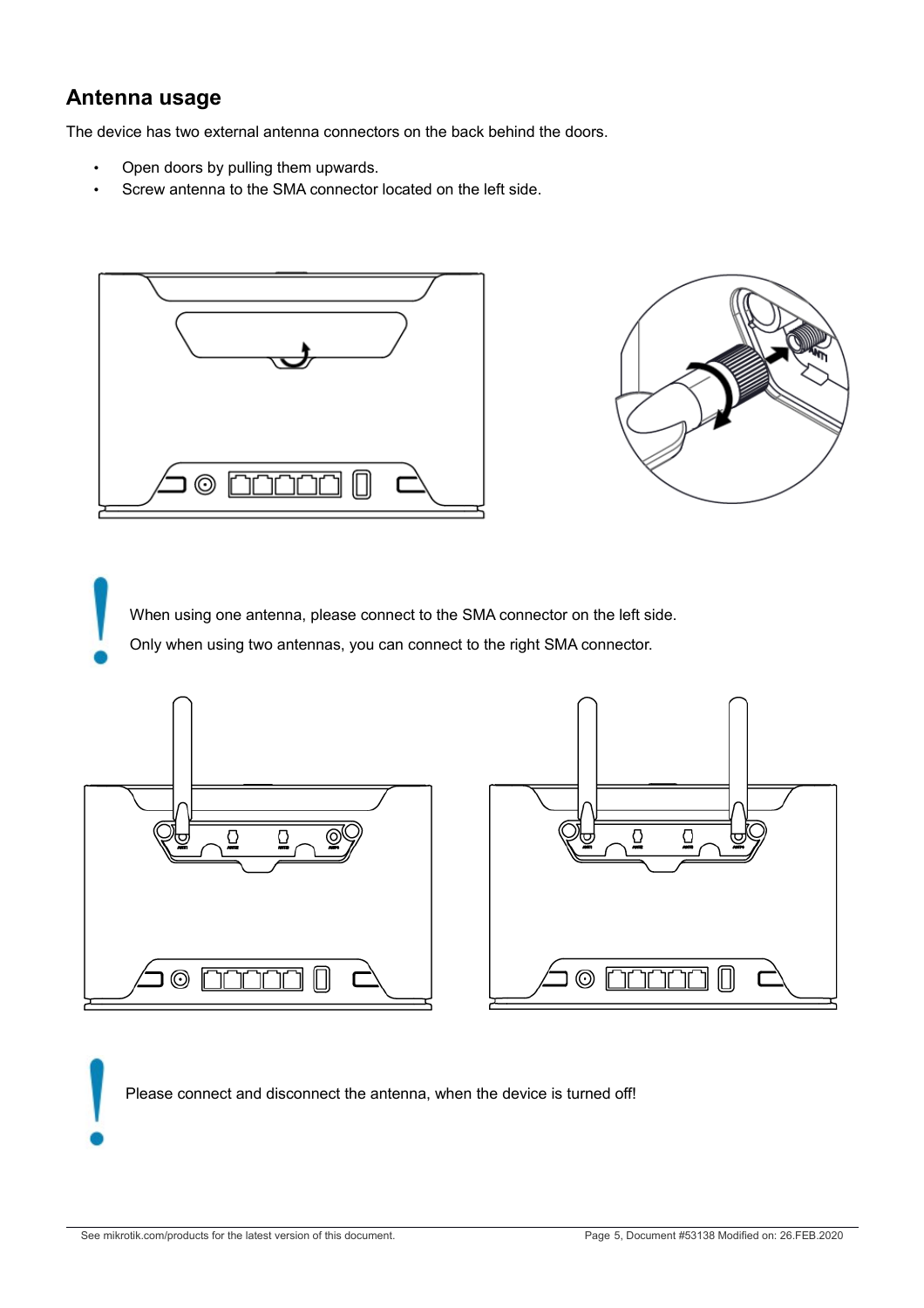## **Operating system support**

The device supports RouterOS software version v7. The specific factory-installed version number is indicated in the RouterOS menu /system resource. Other operating systems have not been tested.

## **Specifications**

For more information about this product, specification and pictures please visit our web page:

[https://mikrotik.com/product/chateau\\_lte12](https://mikrotik.com/product/chateau_lte12)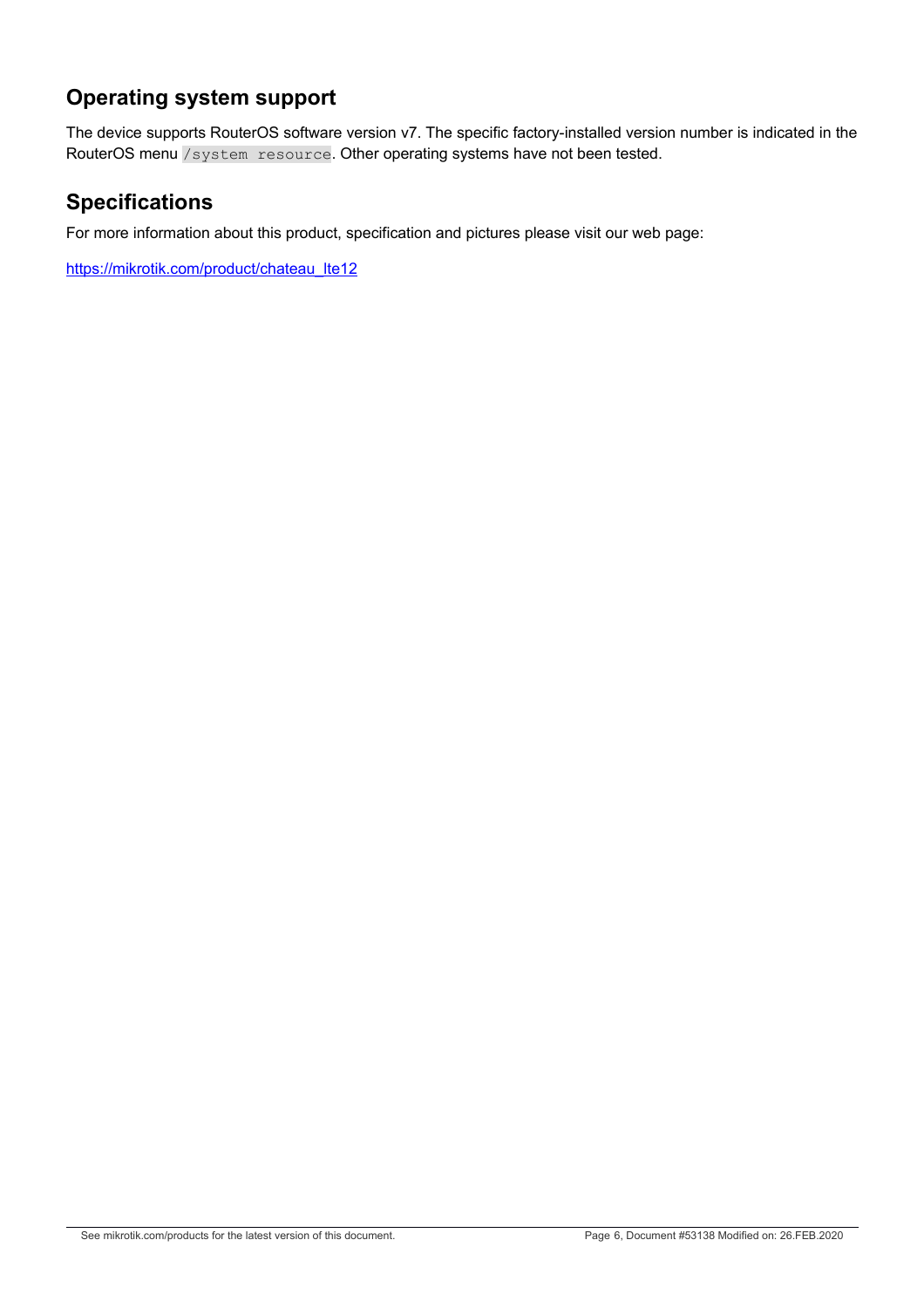#### **CE Declaration of Conformity**

Manufacturer: Mikrotikls SIA, Brivibas gatve 214i Riga, Latvia, LV1039.

|    | ividiTulacturer. Mintounis OIA, Difvidas gatve Z 141 inga, Latvia, Lv 1009.                                                                     |
|----|-------------------------------------------------------------------------------------------------------------------------------------------------|
|    | ВСС настоящото Mikrotīkls SIA декларира, че този тип радиосъоръжение RouterBOARD е в съответствие с Директива 2014/53/ЕС.                       |
|    | Цялостният текст на EC декларацията за съответствие може да се намери на следния интернет адрес: https://mikrotik.com/products                  |
|    | CS∏ímto Mikrotīkls SIA prohlašuje, že typ rádiového zařízení RouterBOARD je v souladu se směrnicí 2014/53/EU. Úplné znění EU prohlášení o       |
|    | shodě je k dispozici na této internetové adrese: https://mikrotik.com/products                                                                  |
|    | DA Hermed erklærer Mikrotīkls SIA, at radioudstyrstypen RouterBOARD er i overensstemmelse med direktiv 2014/53/EU. EU-                          |
|    | overensstemmelseserklæringens fulde tekst kan findes på følgende internetadresse: https://mikrotik.com/products                                 |
|    | DE Hiermit erklärt Mikrotīkls SIA, dass der Funkanlagentyp RouterBOARD der Richtlinie 2014/53/EU entspricht. Der vollständige Text der EU-      |
|    | Konformitätserklärung ist unter der folgenden Internetadresse verfügbar: https://mikrotik.com/products                                          |
| ΈL | Με την παρούσα ο/η Mikrotīkls SIA , δηλώνει ότι ο ραδιοεξοπλισμός RouterBOARD πληροί την οδηγία 2014/53/ΕΕ. Το πλήρες κείμενο της               |
|    | δήλωσης συμμόρφωσης ΕΕ διατίθεται στην ακόλουθη ιστοσελίδα στο διαδίκτυο: https://mikrotik.com/products                                         |
|    | EN Hereby, Mikrotīkls SIA declares that the radio equipment type RouterBOARD is in compliance with Directive 2014/53/EU. The full text of the   |
|    | EU declaration of conformity is available at the following internet address: https://mikrotik.com/products                                      |
|    | ES Por la presente, Mikrotīkls SIA declara que el tipo de equipo radioeléctrico RouterBOARD es conforme con la Directiva 2014/53/UE. El texto   |
|    | completo de la declaración UE de conformidad está disponible en la dirección Internet siguiente: https://mikrotik.com/products                  |
|    | ∣ET ∣Käesolevaga deklareerib Mikrotīkls SIA , et käesolev raadioseadme tüüp RouterBOARD vastab direktiivi 2014/53/EL nõuetele. ELi              |
|    | vastavusdeklaratsiooni täielik tekst on kättesaadav järgmisel internetiaadressil: https://mikrotik.com/products                                 |
|    | Mikrotīkls SIA vakuuttaa, että radiolaitetyyppi RouterBOARD on direktiivin 2014/53/EU mukainen. EU-vaatimustenmukaisuusvakuutuksen              |
|    | täysimittainen teksti on saatavilla seuraavassa internetosoitteessa: https://mikrotik.com/products                                              |
|    | FR Le soussigné, Mikrotīkls SIA , déclare que l'équipement radioélectrique du type RouterBOARD est conforme à la directive 2014/53/UE. Le       |
|    | texte complet de la déclaration UE de conformité est disponible à l'adresse internet suivante: https://mikrotik.com/products                    |
|    | HR∭likrotīkls SIA ovime izjavljuje da je radijska oprema tipa RouterBOARD u skladu s Direktivom 2014/53/EU. Cjeloviti tekst EU izjave o         |
|    | sukladnosti dostupan je na sljedećoj internetskoj adresi: https://mikrotik.com/products                                                         |
|    | HU Mikrotīkls SIA igazolja, hogy a RouterBOARD típusú rádióberendezés megfelel a 2014/53/EU irányelvnek. Az EU-megfelelőségi nyilatkozat        |
|    | teljes szövege elérhető a következő internetes címen: https://mikrotik.com/products                                                             |
| lΤ | Il fabbricante, Mikrotīkls SIA, dichiara che il tipo di apparecchiatura radio RouterBOARD è conforme alla direttiva 2014/53/UE. Il testo        |
|    | completo della dichiarazione di conformità UE è disponibile al seguente indirizzo Internet: https://mikrotik.com/products                       |
| IS | Hér með lýsir Mikrotīkls SIA því yfir að RouterBOARD er í samræmi við grunnkröfur og aðrar kröfur, sem gerðar eru í tilskipun 2014/53/EU.       |
|    | Fullur texti ESB samræmisyfirlýsingar er að finna á eftirfarandi veffangi: https://mikrotik.com/products                                        |
| LТ | Aš, Mikrotīkls SIA, patvirtinu, kad radijo įrenginių tipas RouterBOARD atitinka Direktyvą 2014/53/ES. Visas ES atitikties deklaracijos tekstas  |
|    | prieinamas šiuo interneto adresu: https://mikrotik.com/products                                                                                 |
|    | Ar šo Mikrotīkls SIA deklarē, ka radioiekārta RouterBOARD atbilst Direktīvai 2014/53/ES. Pilns ES atbilstības deklarācijas teksts ir pieejams   |
|    | šādā interneta vietnē: https://mikrotik.com/products                                                                                            |
|    | MT B'dan, Mikrotīkls SIA, niddikjara li dan it-tip ta' tagħmir tar-radju RouterBOARD huwa konformi mad-Direttiva 2014/53/UE. It-test kollu tad- |
|    | dikjarazzjoni ta' konformità tal-UE huwa disponibbli f'dan l-indirizz tal-Internet li ġej: https://mikrotik.com/products                        |
|    | NL  Hierbij verklaar ik, Mikrotīkls SIA , dat het type radioapparatuur RouterBOARD conform is met Richtlijn 2014/53/EU. De volledige tekst van  |
|    | de EU-conformiteitsverklaring kan worden geraadpleegd op het volgende internetadres: https://mikrotik.com/products                              |
|    | NOMikrotīkls SIA erklærer herved at utstyret RouterBOARD er i samsvar med de grunnleggende krav og øvrige relevante krav i direktiv             |
|    | 2014/53/EU. Den fulle teksten til EU-samsvarserklæringen er tilgjengelig på følgende internettadresse: https://mikrotik.com/products            |
|    | PL Mikrotīkls SIA niniejszym oświadcza, że typ urządzenia radiowego RouterBOARD jest zgodny z dyrektywą 2014/53/UE. Pełny tekst                 |
|    | deklaracji zgodności UE jest dostępny pod następującym adresem internetowym: https://mikrotik.com/products                                      |
|    | PT O(a) abaixo assinado(a) Mikrotīkls SIA declara que o presente tipo de equipamento de rádio RouterBOARD está em conformidade com a            |
|    | Diretiva 2014/53/UE. O texto integral da declaração de conformidade está disponível no seguinte endereço de Internet:                           |
|    | https://mikrotik.com/products                                                                                                                   |
|    | ROPrin prezenta, Mikrotīkls SIA declară că tipul de echipamente radio RouterBOARD este în conformitate cu Directiva 2014/53/UE. Textul          |
|    | integral al declaratiei UE de conformitate este disponibil la următoarea adresă internet: https://mikrotik.com/products                         |
|    | SK Mikrotīkls SIA týmto vyhlasuje, že rádiové zariadenie typu RouterBOARD je v súlade so smernicou 2014/53/EÚ. Úplné EÚ vyhlásenie o            |
|    | zhode je k dispozícii na tejto internetovej adrese: https://mikrotik.com/products                                                               |
|    | SL Mikrotīkls SIA potrjuje, da je tip radijske opreme RouterBOARD skladen z Direktivo 2014/53/EU. Celotno besedilo izjave EU o skladnosti je    |
|    | na voljo na naslednjem spletnem naslovu: https://mikrotik.com/products                                                                          |
|    | SV Härmed försäkrar Mikrotīkls SIA att denna typ av radioutrustning RouterBOARD överensstämmer med direktiv 2014/53/EU. Den fullständiga        |
|    | texten till EU-försäkran om överensstämmelse finns på följande webbadress: https://mikrotik.com/products                                        |

#### **MPE statement**

This equipment complies with EU radiation exposure limits set forth for an uncontrolled environment. This equipment should be installed and operated with minimum distance of 20 cm between the radiator and your body, unless specifically stated otherwise in page 1 of this document. In RouterOS you must specify your country, to make sure local wireless regulations are observed.

#### **Frequency bands terms of use**

| Frequency range (for applicable models) Channels used Maximum Output Power (EIRP) Restriction |            |        |                                                        |
|-----------------------------------------------------------------------------------------------|------------|--------|--------------------------------------------------------|
| 2412-2472 MHz                                                                                 | - 13       | 20 dBm | Without any restriction to use in all EU Member States |
| 5150-5250 MHz                                                                                 | 26 - 48    | 23 dBm | Restricted to indoor use only*                         |
| 5250-5350 MHz                                                                                 | 52 - 64    | 20 dBm | Restricted to indoor use only*                         |
| 5470-5725 MHz                                                                                 | 1100 - 140 | 27 dBm | Without any restriction to use in all EU Member States |

*\* It is the customer's responsibility to follow local country regulations, including operation within legal frequency channels, output power, cabling requirements, and Dynamic Frequency Selection (DFS) requirements. All MikroTik radio devices must be professionally installed!*

*Note. Information contained here is subject to change. Please visit the product page on [www.mikrotik.com](http://www.mikrotik.com/) for the most up to date version of this document.*